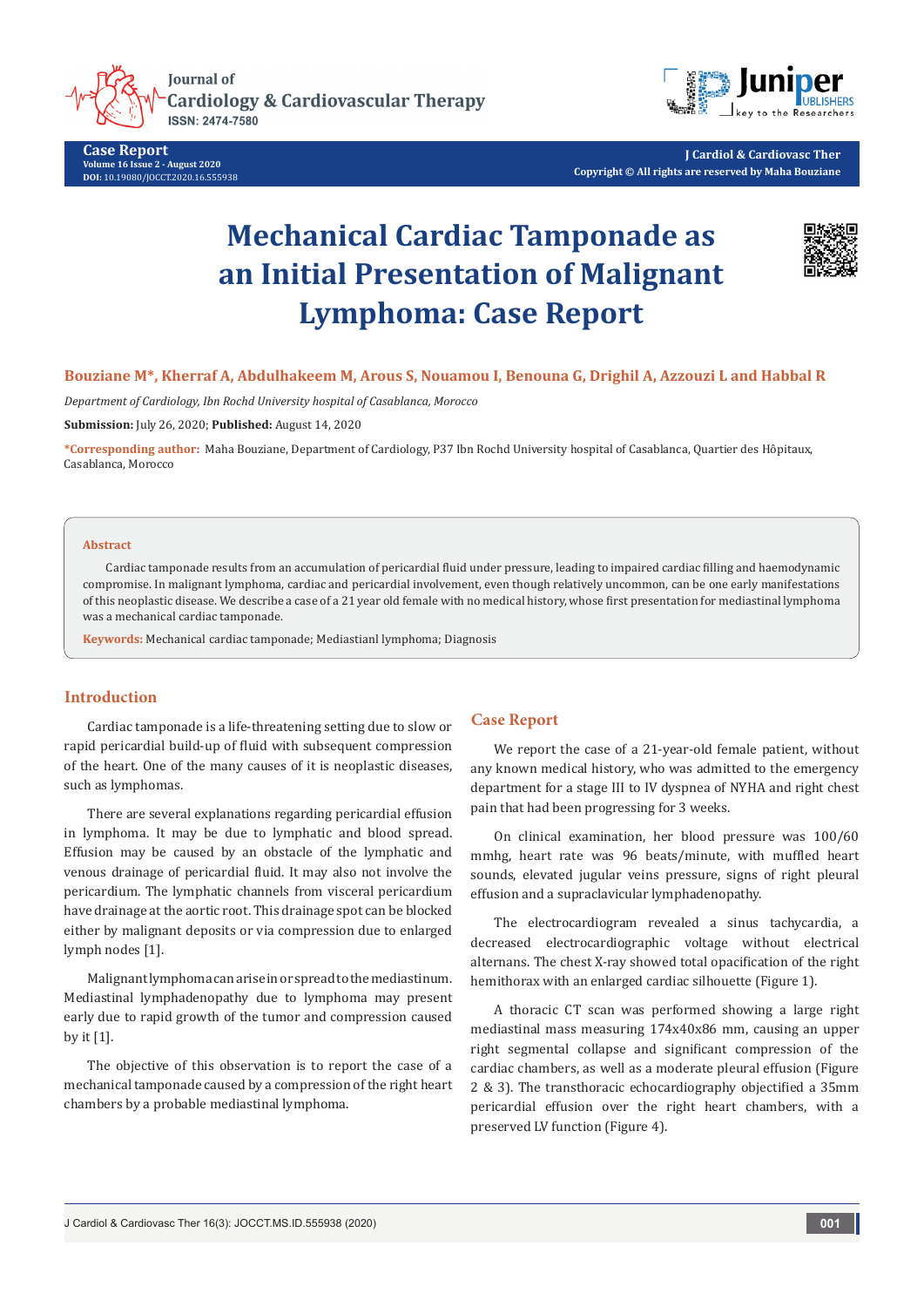

**Figure 1:** Chest X-ray showing an opacification of the right hemithorax, with an enlarged cardiac silhouette.



**Figure 2-3:** Thoracic CT scan displaying a mediastinal mass causing a segmental collapse and a compression of the heart.



**Figure 4:** Two-dimensional echocardiogram illustrating a 35mm pericardial effusion.

**How to cite this article:** Bouziane M, Abdulhakeem M, Kherraf A, Arous S, Benouna M, et al. Mechanical Cardiac Tamponade as an Initial Presentation of Malignant Lymphoma: Case Report. J Cardiol & Cardiovasc Ther. 2020; 16(3): 555938. DOI: [10.19080/JOCCT.2020.16.5559](http://dx.doi.org/10.19080/JOCCT.2020.16.555938)38 **Malignant Lymphoma: Case Report. J Cardiol & Cardiovasc Ther. 2020**; 16(3): 555938. DOI: 10.19080/JOCCT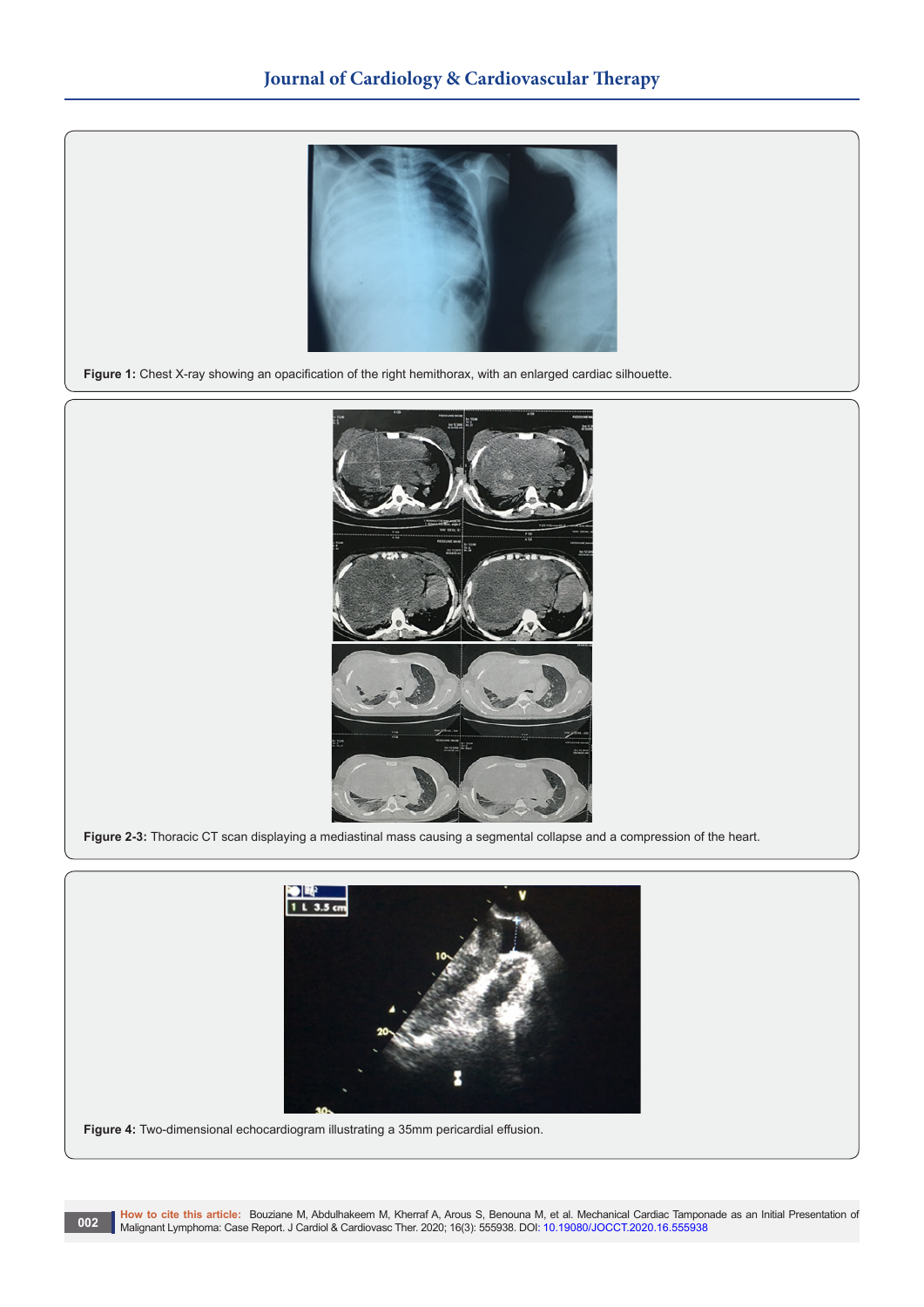Routine blood tests showed a hypochromic microcytic anemia (Hemoglobin at 9.7g/dl), normal white blood cell count (9800), elevated platelets (578000), normal prothrombin levels at 82%, and elevated fibrinogen at 6.4g/l; and abnormal hepatic enzymes with ALT at 110 IU/l and AST at 60 IU/l. Serological tests for hepatitis, HIV and syphilis were negative. A thoracentesis was done revealing an exudate pleural fluid. A bone marrow biopsy was also performed objectifying a lymphoid infiltration and overactive bone marrow.

Multiple transparietal pleural biopsies and a biopsy of the supraclavicular lymphadenopathy were non- conclusive (inflammation, necrosis and lymphadenitis). After discussing the patient's case by a multidisciplinary team, lymphoma was considered the most likely diagnosis and chemotherapy wasn't possible in her case. A trial of corticosteroid therapy was started, with a twice daily 120mg dose of methylprednisolone, allowing a relative decompression of the heart chambers. The patient was referred for surgical pericardiectomy and diagnostic mediastinoscopy.

#### **Discussion**

All diseases that can involve the pericardium can cause a pericardial effusion. Therefore, idiopathic pericarditis and numerous infections, neoplasms, autoimmune diseases, radiation, post-ST segment elevation myocardial infarction (STEMI) pericarditis, and noxious substances, for example, blood, may be responsible. Some studies have suggested that as many as 20% of pericardial effusions without an obvious cause after routine evaluation constitute the initial manifestation of a cancer [2].

Indeed, Perek B et al concluded in their study of 81 previously healthy patients, which cardiac tamponade was the main symptom of cancer, especially of the lungs [3].

Mediastinal masses are rare and are often found incidentally; however, finding the exact etiology of the tumor is relatively difficult. The most common tumors are: small cell carcinoma (40%), lymphoma (20%), thymomas (16%). The definitive diagnosis is histological [4].

Cardiac presentaions from lymphomas can be primary or secondary. Primary cardiac lymphoma concerns the heart or pericardium and is considered a rare presentation of lympohmas, accounting for less than 1% of all extranodal localization of these tumors.However, masses involving other sites, such as mediastinal lymphadenopathy or disease below the diaphragm, most likely represent secondary cardiac lymphomatous involvement. In some studies, secondary heart involvement by lymphoma was identified at postmortem in 10% to 30% of the cases. Lymphomas represented more than 9% of the total metastases to the heart, and up to 20% of patients with lymphoma are found, at autopsy, to have cardiac involvement [5].

There are three main entities of mediastinal lymphomas: T lymphoblastic lymphoma, mediastinal (thymic) diffuse large B cell lymphoma, and classical Hodgkin lymphoma [6].

Cardiac involvement of a malignant lymphoma is usually a late manifestation of the disease; it is difficult to make a definite diagnosis in some cases. Therefore, treatment may be started before histological confirmation. In our case, the definitive diagnosis of lymphoma wasn't possible after many transparietal pleural biopsies and the biopsy of the supraclavicular lymphadenopathy, so after a multidisciplinary discussion, it was decided to start a trial corticosteroid therapy.

 Ischiwata et al. [7] described a rare case of malignant lymphoma with diffuse cardiac and pericardium involvement that initially presented as congestive cardiac failure. A tissue diagnosis of the mediastinal mass could not be performed due to the patient's generally poor condition. The patient received corticosteroid therapy, but died 42 days after her admission.

#### **Conclusion**

Mechanical cardiac tamponade is both a medical and surgical emergency that can complicate mediastinal tumors, and may in some cases of hemodynamically unstable patients, delay the management of the underlying etiology. For histologically unconfirmed compressive mediastinal lymphomas, trial corticosteroid therapy may be considered.

#### **Conflict of interest**: None.

#### **References**

- 1. [Hajra A, Bandyopadhyay D, Layek M, Mukhopadhyay S \(2015\) Cardiac](https://pubmed.ncbi.nlm.nih.gov/26900491/)  [Tamponade as Initial Presentation of Hodgkin Lymphoma.](https://pubmed.ncbi.nlm.nih.gov/26900491/) J Clin [Imaging Sci 5: 67.](https://pubmed.ncbi.nlm.nih.gov/26900491/)
- 2. [Azarbal A, LeWinter MM \(2017\) Pericardial Effusion.](https://pubmed.ncbi.nlm.nih.gov/29025543/) Cardiol Clin [35\(4\): 515-524.](https://pubmed.ncbi.nlm.nih.gov/29025543/)
- 3. [Perek B, Tomaszewska I, Stefaniak S, Katynska I, Jemielity M \(2016\)](https://pubmed.ncbi.nlm.nih.gov/27268924/)  [Cardiac tamponade - unusual clinical manifestation of undiagnosed](https://pubmed.ncbi.nlm.nih.gov/27268924/)  malignant neoplasm. [Neoplasma 63\(4\): 601-606.](https://pubmed.ncbi.nlm.nih.gov/27268924/)
- 4. [Neffati O, Smadhi H, Benhamad W, Ayari A, Greb D, et al. \(2015\)](https://www.sciencedirect.com/science/article/abs/pii/S0761842514009796)  [Étiologies des masses médiastinales. Revue des Maladies Respiratoires](https://www.sciencedirect.com/science/article/abs/pii/S0761842514009796)  [32\(Supplement\): A104.](https://www.sciencedirect.com/science/article/abs/pii/S0761842514009796)
- 5. [Muthusamy P, Ebrom S, Cohle SD, Khan N \(2014\) Pericardial](https://pubmed.ncbi.nlm.nih.gov/25022637/)  [involvement as an initial presentation of anaplastic large cell](https://pubmed.ncbi.nlm.nih.gov/25022637/)  lymphoma. [Can Fam Physician 60\(7\): 638-641.](https://pubmed.ncbi.nlm.nih.gov/25022637/)
- 6. Chetaille B (2010) Lymphomes médiastinaux: anatomie pathologique [Mediastinal lymphomas: histopathology]. Rev Pneumol Clin 66(1): 28-31.
- 7. [Ishiwata T, Harada N, Ko R, Hara M, Sekiya M, et al. \(2012\) Malignant](https://jmedicalcasereports.biomedcentral.com/articles/10.1186/1752-1947-6-193)  [lymphoma with diffuse cardiac involvement detected by multiple](https://jmedicalcasereports.biomedcentral.com/articles/10.1186/1752-1947-6-193)  [imaging examinations: a case report.](https://jmedicalcasereports.biomedcentral.com/articles/10.1186/1752-1947-6-193) J Med Case Rep 6: 193.